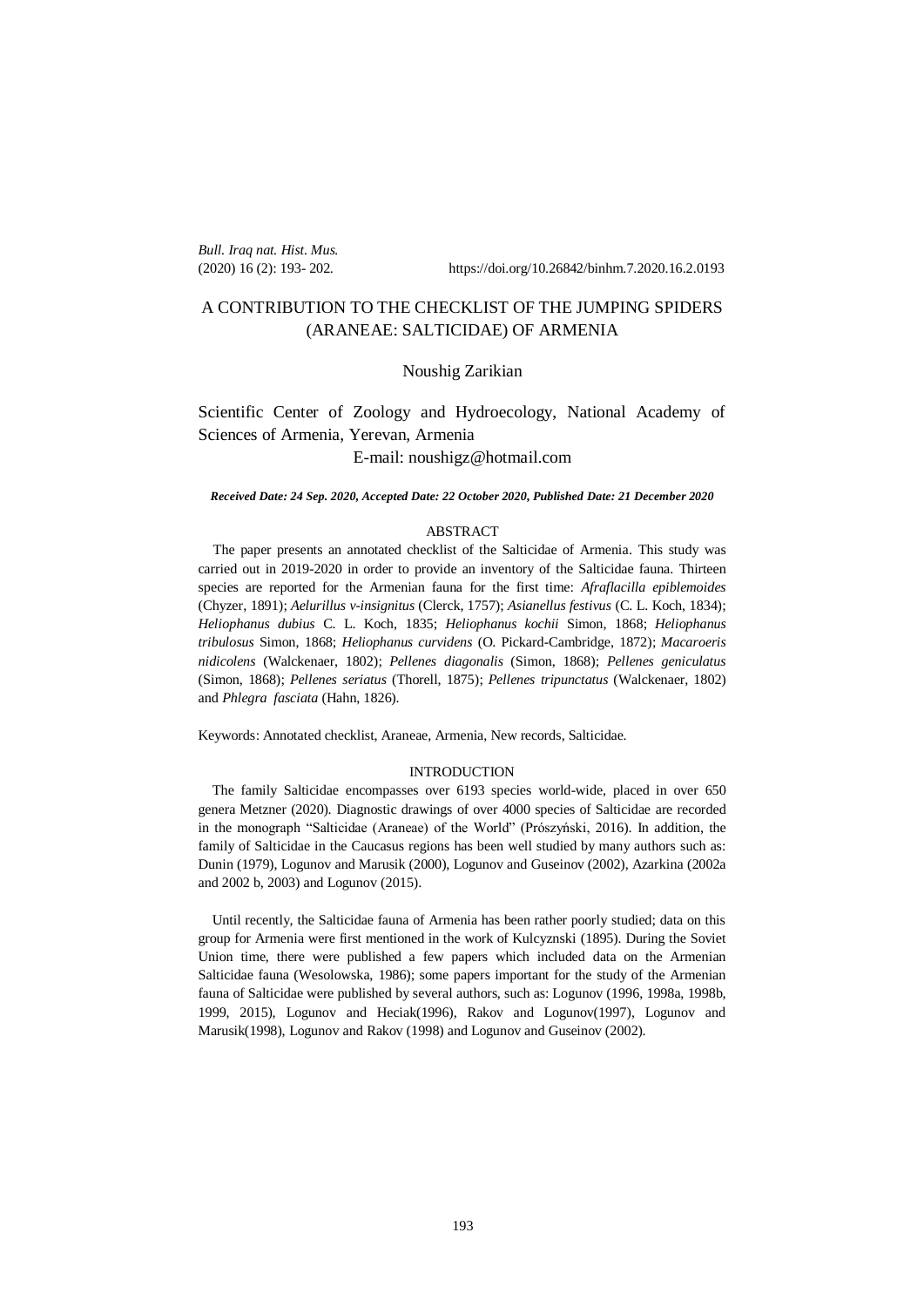In a comprehensive checklist of the spiders of the territories of the former Soviet Union by Mikhailov (2013), this study has listed some Salticidae species, adding more species in Addendum 2 to the catalogue Mikhailov (1999). Finally, in on-line faunistic database on the spiders of the Caucasus Ecoregion (Otto, 2020), as a result, the salticid fauna of Armenia reached 40 recorded species. This study aims to enrich the spider biodiversity data of Armenia.

### MATERIALS AND METHODS

## **Specimens collecting**

 The specimens were collected during 2019-2020 from various localities of Armenia (Map 1, Tab. 1) by the author; these specimens were kept in 70% Alcohol. Most of the materials were identified by the collectors themselves and some of them by the author of this paper depending on the guidelines of Jones-Walters (1989), Nentwig *et al.* (2020) and World Spider Catalog (2020). The collected materials label data as well as data on the number of specimens and their genders are provided. The specimens are kept in the collection of the Institute of Zoology, Scientific Center of Zoology and Hydroecology, National Academy of Sciences of Armenia.

 General distribution is given according to the references listed above, also Otto (2020) and Nentwig (2020). The distribution in Armenia follows the references mentioned in Table (2).

| No. | <b>Site</b> | Coordinate               | Altitude m.a.s.l |
|-----|-------------|--------------------------|------------------|
|     | Amberd      | 40.39172 N, 44.23328 E   | 2100             |
| 2   | Ara mount   | 40.38208 N, 44.58331 E   | 1500-1800        |
| 3   | Geghadir    | 40.153054 N, 44.662765 E | 1700             |
| 4   | Jajur       | 40.84869 N, 43.96112 E   | 1738             |
| 5   | Lanjar      | 39.82788 N, 44.97229 E   | 1845             |
| 6   | Noravank    | 39.68189 N, 45.23053 E   | 1442             |
| 7   | Yerevan     | 40.18048 N, 44.49591 E   | 966              |
| 8   | Zovashen    | 40.09308 N, 44.64172 E   | 1150             |

**Table (1)**: The Collecting sites.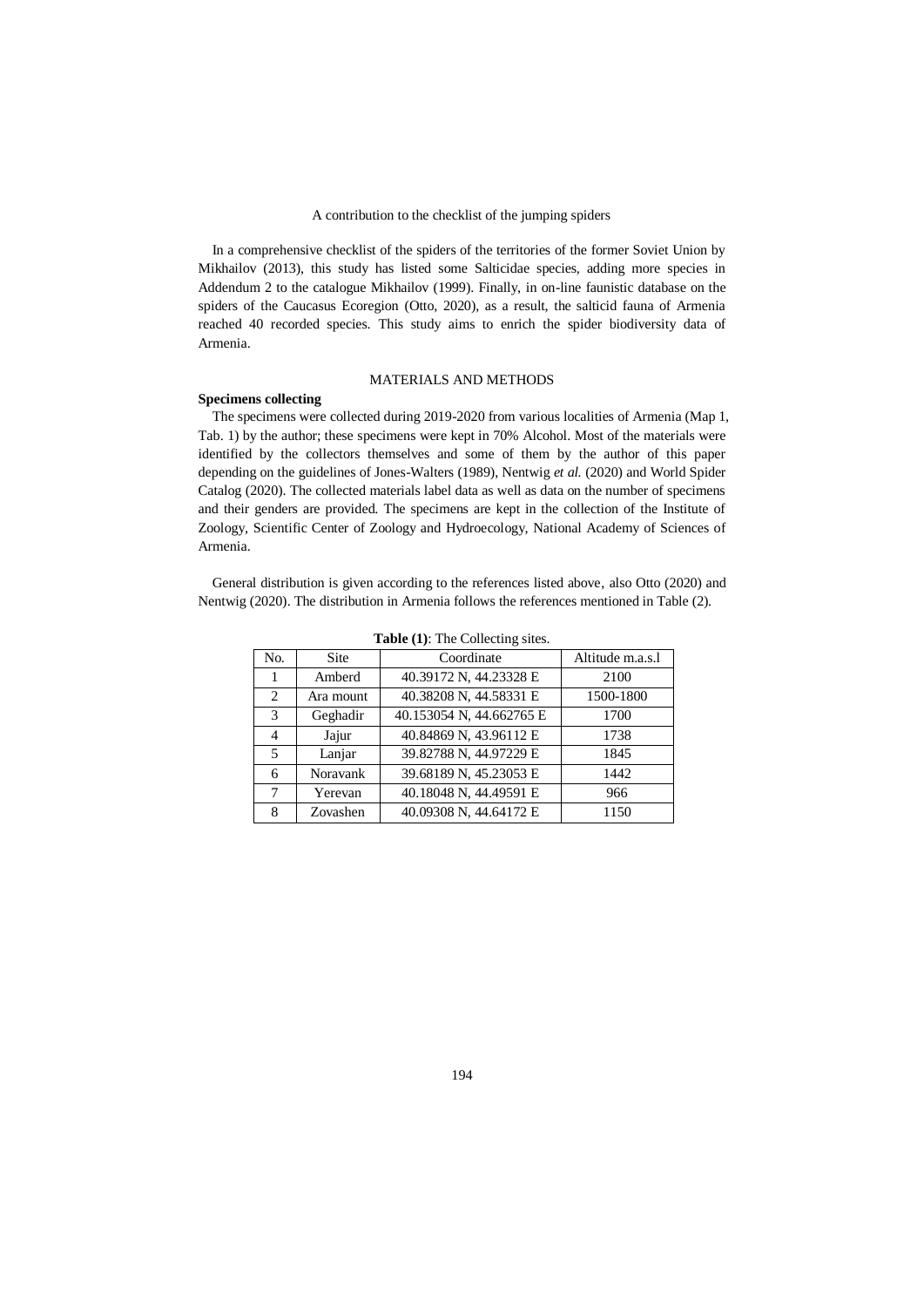

**Map (1):** Collecting sites; (1) Amberd, (2) Ara mount, (3) Geghadir, (4) Jajur, (5) Lanjar, (6) Noravank, (7) Yerevan, (8) Zovashen.

## RESULTS AND DISCUSSUION

 In our investigation, there were 13 species belonging to the family of Salticidae have been registered as a new record to the spider fauna of Armenia (Pl. 1), these species are listed below; also, the summery of checklist of species in Armenia is given in the Table (2).

*Afraflacilla epiblemoides* (Chyzer, 1891) Material: 1  $\delta$ , Shirak province, Jajur, 05.vi.2020. Distribution: Central and Eastern Europe. Habitats in Armenia: Rocky slops and gorges.

*Aelurillus v-insignitus* (Clerck, 1757) Materials: 2♂♂, Shirak prov., Jajur, 05.vi.2020. Distribution: Europe, Turkey, Caucasus, Russia, Kazakhstan, Central Asia and China.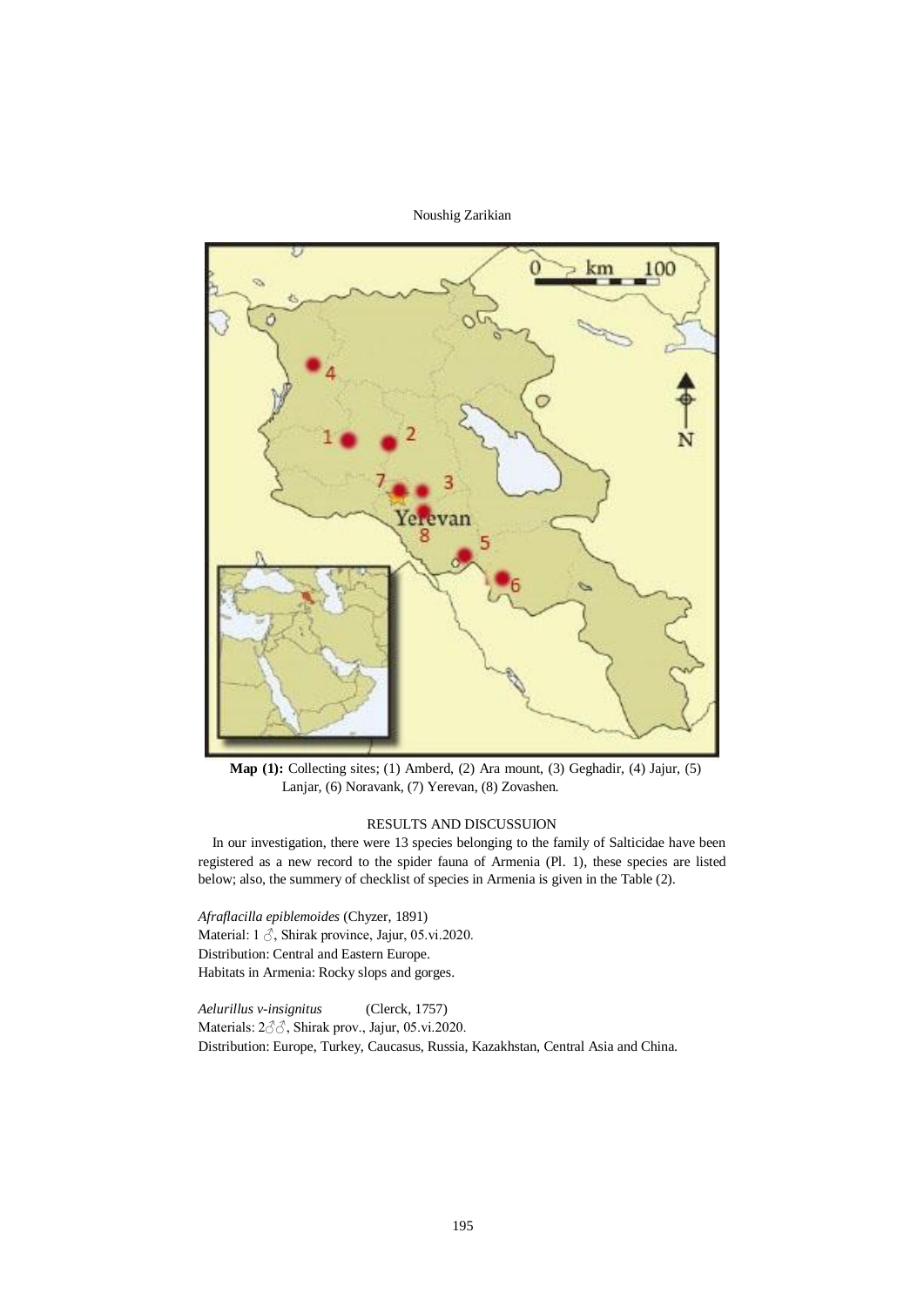Habitats in Armenia: Rocky slops and gorges.

*Asianellus festivus* (C. L. Koch, 1834) Material: 1♀, Kotayk prov., Geghadir, 18.iv.2020. Distribution: Europe, Caucasus, Russia (Europe to Far East), Kazakhstan, China, Korea and Japan. Habitats in Armenia: Dry, warm and rocky areas and steppes.

*Heliophanus dubius* C. L. Koch, 1835 Materials: 1♀, Kotayk prov., Geghadir, 18.iv.2020. 1♂, Vayotsdzor prov., Noravank, 13.vi.2020. Distribution: Europe, Turkey, Caucasus, Russia, Kazakhstan, Uzbekistan and China. Habitats in Armenia: Dry, warm and rocky areas and steppes.

*Heliophanus kochii* Simon, 1868 Materials: 4♀♀, Shirak prov., Jajur, 05.vi.2020. Distribution: Macaronesia, North Africa, Europe, Turkey, Caucasus, Middle East, Kazakhstan. Introduced to Canada, and USA. Habitats in Armenia: Rocky slops and gorges.

*Heliophanus tribulosus* Simon, 1868 Materials: 1♀, Shirak prov., Jajur, 05.vi.2020; 1♀, Yerevan, 30.vii.2020. Distribution: Europe to Kazakhstan. Habitats in Armenia: Rocky slops.

*Heliophanus curvidens* (O. PickardCambridge, 1872) Material: 1 ♂, Ararat prov., Lanjar, 13.vi.2020. Distribution: Turkey, Israel to China, and India. Habitats in Armenia: Shrublands on foothills.

*Macaroeris nidicolens* (Walckenaer, 1802) Material: 1♀, Yerevan, 30.vii.2020. Distribution: Macaronesia, Europe, North Africa to Turkey, Caucasus, Turkmenistan, Iran. Introduced to Sri Lanka. Habitats in Armenia: Shrublands on foothills.

*Pellenes diagonalis* (Simon, 1868) Materials: 1  $\beta$ , Kotayk prov., Zovashen, 16.v.2020; 1 $\beta$ , Aragatsotn prov. Amberd, 30.v.2020.

Distribution: North Macedonia, Greece, Turkey, Israel, Iran and Azerbaijan. Habitats in Armenia: Rocky arid mountain slopes.

*Pellenes geniculatus* (Simon, 1868) Material: 1  $\beta$ , Kotayk prov., Geghadir, 18.iv.2020. Distribution: Southern Europe, Africa, Turkey, Ukraine, Caucasus, Middle East, Iran, Kazakhstan, and Central Asia. Habitats in Armenia: Dry, warm and rocky areas and steppes.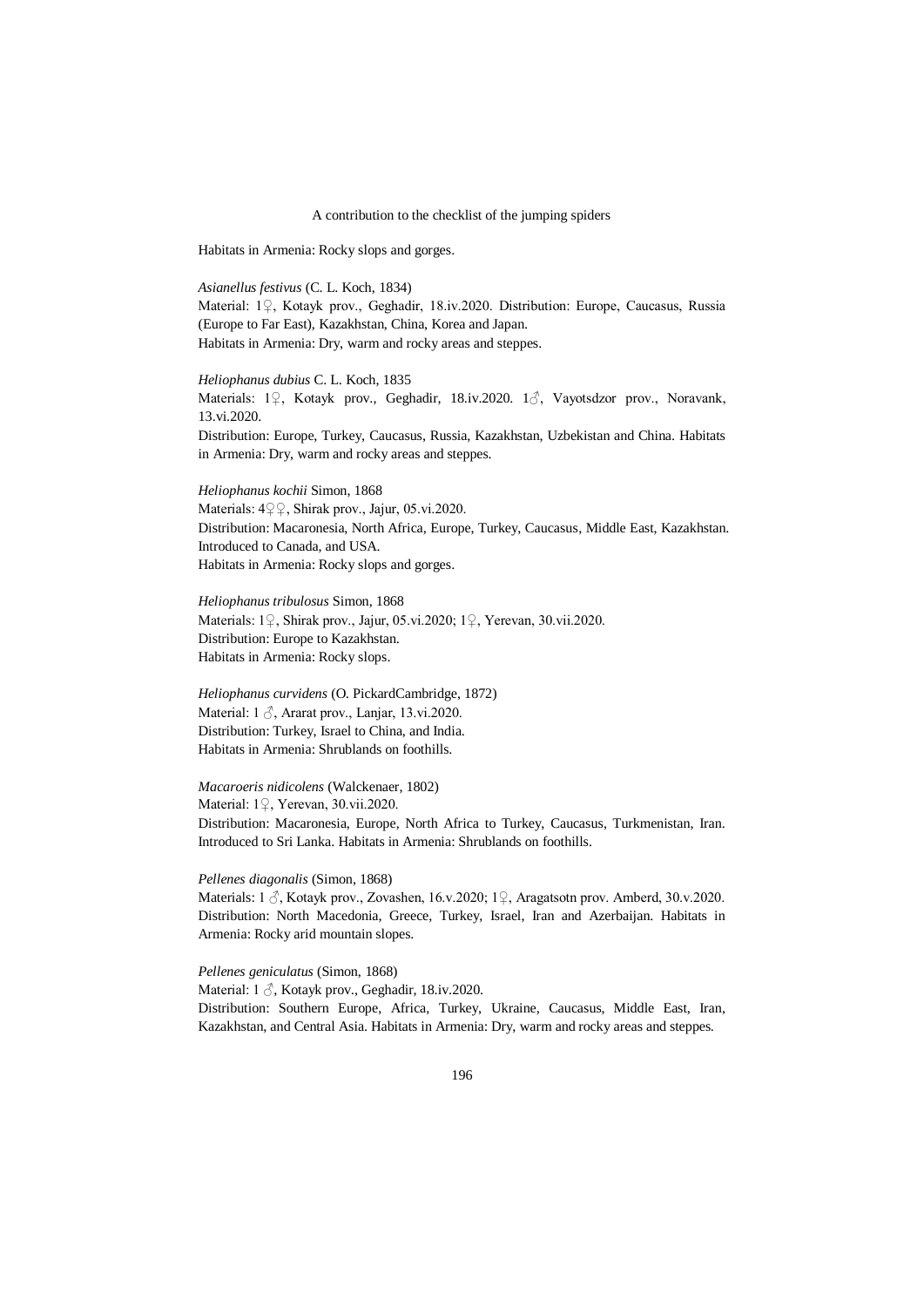*Pellenes seriatus* (Thorell, 1875) Materials: 2 ♂♂, Kotayk prov., Zovashen, 16.v.2020. Distribution: France, Greece, North Macedonia, Bulgaria, Romania, Ukraine, Turkey, Caucasus, Russia, Kazakhstan, Iran, Central Asia. Habitats in Armenia: Rocky arid mountain slopes.

*Pellenes tripunctatus* (Walckenaer, 1802) Materials: 2 ♂♂, Shirak prov., Jajur, 05.vi.2020. Distribution: Europe, Caucasus, Central Asia, and China. Habitats in Armenia: Rocky slops, gorges and wetlands.

*Phlegra fasciata* (Hahn, 1826)

Materials: 2♀♀, Aragatsotn prov., Ara Mount, 14. iv.2020; 1♂, Kotayk prov., Geghadir 18.iv.2020.

Distribution: Europe, Turkey, Caucasus, Russia, Kazakhstan, Central Asia, Iran, Afghanistan, India, China, Mongolia, Korea, and Japan. Habitats in Armenia: Rocky slops.

| No.            | <b>Species</b>                             | <b>Distribution</b> | <b>Reference</b>    |
|----------------|--------------------------------------------|---------------------|---------------------|
|                |                                            | in Armenia          |                     |
| $\mathbf{1}$   | Afraflacilla epiblemoides (Chyzer, 1891) * | Shirak              | The current study   |
|                |                                            | province            |                     |
| $\overline{2}$ | Asianellus festivus (C. L. Koch, 1834) *   | Kotayk prov.        | The current study   |
| 3              | Asianellus potanini (Schenkel, 1963)       | Yerevan             | Logunov $(2015)$    |
| $\overline{4}$ | Attulus ammophilus (Thorell, 1875)         | Gegharkunik         | Kulczynski (1895)   |
|                |                                            | prov.               | Logunov (1998a)     |
| 5              | Attulus dzieduszyckii (L. Koch, 1870)      | Armavir prov.       | Logunov $(2015)$    |
| 6              | Attulus saltator<br>(Simon, 1868)          |                     | Mikhailov (1999)    |
| 7              | Aelurillus v-insignitus (Clerck, 1757) *   | Shirak prov.        | The current study   |
| 8              | Ballus chalybeius (Walckenaer, 1802)       | Syunik prov.        | Logunov<br>and      |
|                |                                            |                     | Rakov (1998)        |
| 9              | Chalcoscirtus tanasevichi Marusik, 1991    | Gegharkunik         | Logunov<br>and      |
|                |                                            | prov.               | Marusik (1998)      |
| 10             | Chinattus caucasicus Logunov, 1999         | Syunik<br>Lori,     | Logunov<br>and      |
|                |                                            | Tavush<br>and       | Guseinov (2002)     |
|                |                                            | prov.               |                     |
| 11             | Dendryphantes rudis (Sundevall, 1833)      | Tavush prov.        | Kulczynski (1895)   |
| 12             | Euophrys frontalis (Walckenaer, 1802)      | Artsakh             | Logunov $(2015)$    |
| 13             | Evarcha arcuate (Clerck, 1757)             | Armavir<br>and      | Koch<br>(1878)      |
|                |                                            | Tavush prov.        | Logunov $(2015)$    |
| 14             | Evarcha armeniaca Logunov, 1999            | Syunik prov.        | Logunov (1998b)     |
| 15             | Heliophanus auratus C. L. Koch, 1835       | Gegharkunik         | Rakov et al. (1997) |
|                |                                            | prov.               | Logunov $(2015)$    |

**Table (2):** Summary of checklist of Salticid species in Armenia.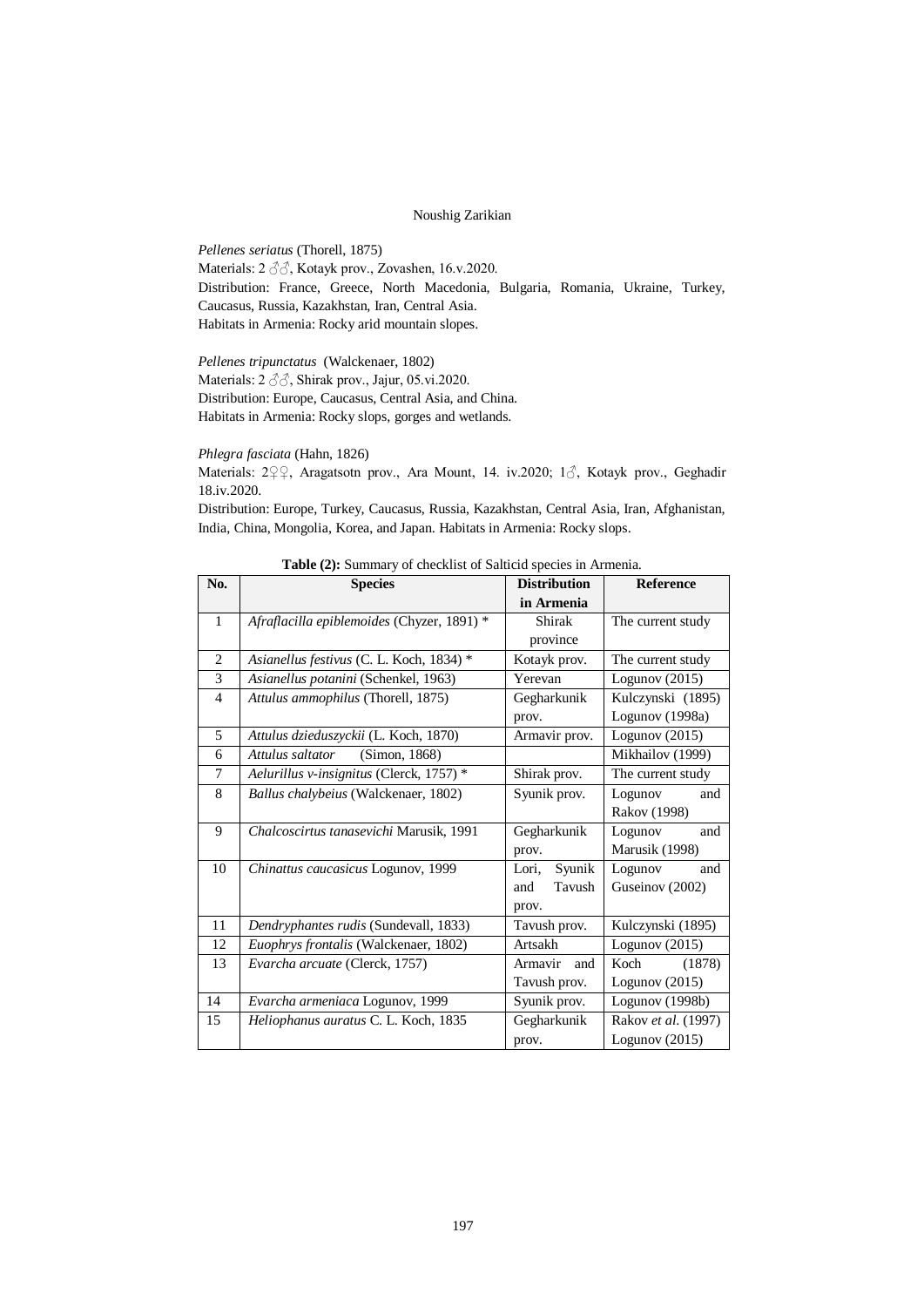| 16 | Heliophanus cupreus (Walckenaer, 1802)              | Syunik<br>Lori, | Logunovand                        |
|----|-----------------------------------------------------|-----------------|-----------------------------------|
|    |                                                     | Tavush<br>and   | Guseinov (2002)                   |
|    |                                                     | prov.           |                                   |
| 17 | Heliophanu scurvidens (O. P.-Cambridge,<br>$1872$ * | Ararat prov.    | The current study                 |
| 18 | Heliophanus dubius C. L. Koch, 1835*                | Kotayk<br>and   | The current study                 |
|    |                                                     | Vayotsdzor      |                                   |
|    |                                                     | prov.           |                                   |
| 19 | Heliophanus equester L. Koch, 1867                  | Yerevan         | Kulczynski (1895)                 |
| 20 | Heliophanus flavipes (Hahn, 1832)                   | Tavush prov.    | Logunov<br>and<br>Guseinov (2002) |
| 21 | Heliophanus forcipifer Kulczynski, 1895             |                 | Wesolowska                        |
|    |                                                     |                 | (1986)                            |
| 22 | Heliophanus kochii Simon, 1868*                     | Shirak prov.    | The current study                 |
| 23 | Heliophanus lineiventris Simon, 1868                | Tavush prov.    | Logunov<br>and                    |
|    |                                                     |                 | Guseinov (2002)                   |
| 24 | Thorell., $1875$<br>Heliophanus patagiatus          | Kotayk prov.    | Logunov (2015)                    |
| 25 | Heliophanus tribulosus Simon, 1868*                 | Yerevan and     | The current study                 |
|    |                                                     | Shirak prov.    |                                   |
| 26 | Macaroeris nidicolens (Walckenaer, 1802)*           | Yerevan         | The current study                 |
| 27 | Menemerus marginatus<br>(Kroneberg,<br>1875)        |                 | Mikhailov (2013)                  |
| 28 | Myrmarachne formicaria (De Geer, 1778)              | Tavush prov.    | Logunov<br>and<br>Guseinov (2002) |
| 29 | Pellenes diagonalis (Simon, 1868) *                 | Kotayk<br>and   | The current study                 |
|    |                                                     | Aragatsotn      |                                   |
|    |                                                     | prov.           |                                   |
| 30 | Pellenes geniculatus (Simon, 1868) *                | Kotayk prov.    | The current study                 |
| 31 | Pellenes seriatus (Thorell, 1875) *                 | Kotayk prov.    | The current study                 |
| 32 | Pellenes tripunctatus (Walckenaer, 1802) *          | Shirak prov.    | The current study                 |
| 33 | Philaeus chrysops (Poda, 1761)                      | Gegharkunik     | Logunov<br>and                    |
|    |                                                     | Tavush<br>and   | Guseinov (2002)                   |
|    |                                                     | prov.           |                                   |
| 34 | Phlegra cinereofasciata<br>Simon, 1868              | Gegharkunik     | Logunov (1996)                    |
|    |                                                     | prov.           |                                   |
| 35 | Phlegra fasciata (Hahn, 1826)*                      | Aragatsotn      | The current study                 |
|    |                                                     | prov.<br>and    |                                   |
|    |                                                     | Kotayk prov.,   |                                   |
| 36 | (Walckenaer,<br>Pseudeuophrys erratica              | Syunik<br>and   | Logunov<br>and                    |
|    | 1826)                                               | Tavush prov.    | Guseinov (2002)                   |
| 37 | pseudocourtauldi<br>Pseudicius<br>Logunov,<br>1999  | Syunik prov.    | Logunov (1998 b)                  |
| 38 | Pseudomogrus<br>albocinctus<br>(Kroneberg,          |                 | Mikhailov (2013)                  |

A contribution to the checklist of the jumping spiders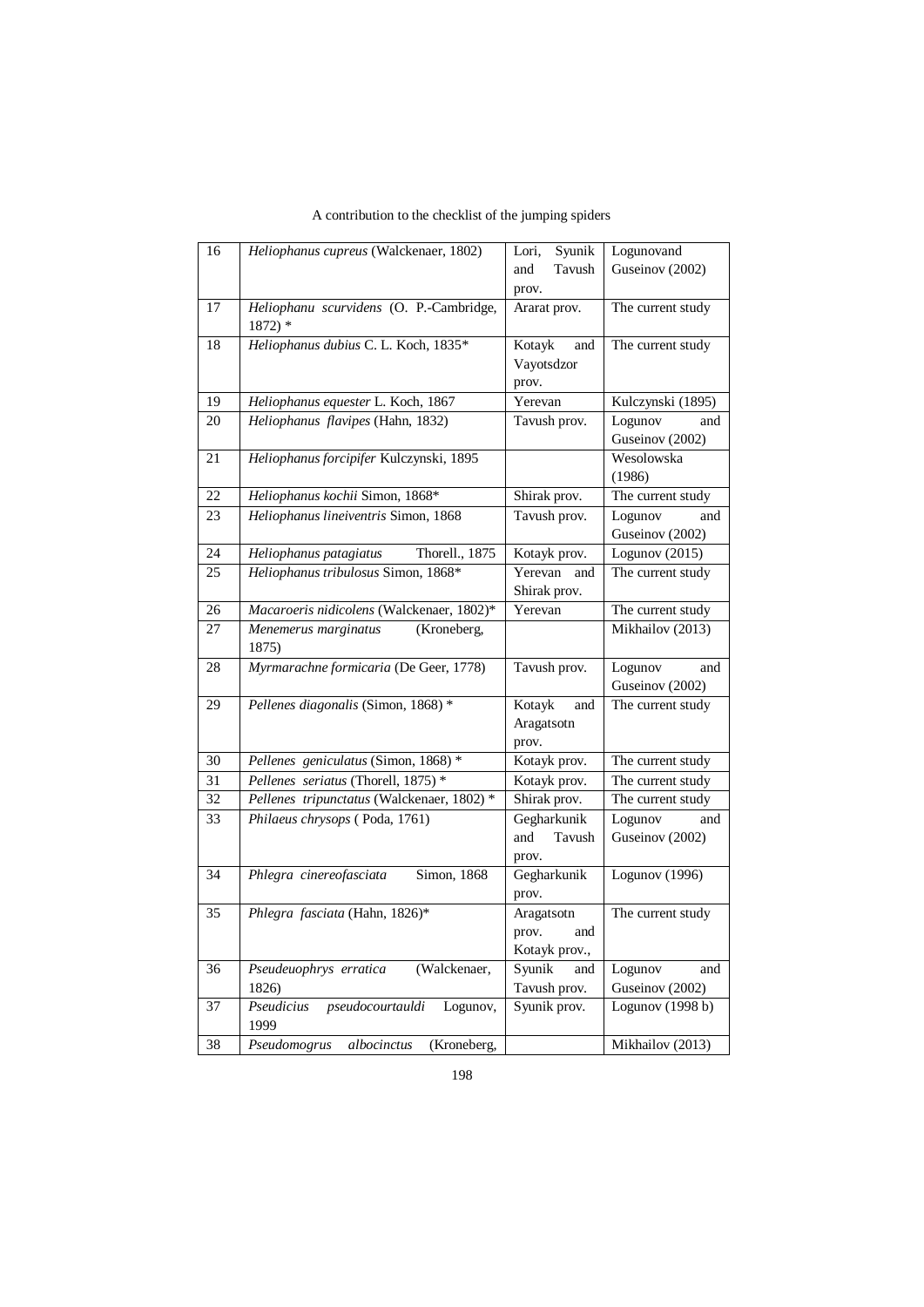|    | 1875)                                    |               |                  |
|----|------------------------------------------|---------------|------------------|
| 39 | Salticus tricinctus (C. L. Koch, 1846)   | Gegharkunik   | Logunov $(2015)$ |
|    |                                          | prov.         |                  |
| 40 | Sittis axdzieduszyckii (L. Koch, 1870)   | Armavir prov. | Logunov $(2015)$ |
| 41 | <i>Synageles persianus</i> Logunov, 2004 | Syunik prov.  | Logunov $(2015)$ |

(\* New record for Armenia)



*Afraflacilla epiblemoides* (♂) *Aelurillus v-insignitus*  $(3)$ 

*Asianellus festivus* (♀)



*Heliophanus dubius*







*Pellenes seriatus* (♂)

*Heliophanus kochii* (♀)



*Pellenes geniculatus* (♂)



*Phlegra fasciata* ♀

*Tripunctatus* (♂**)** Plate (1): Some species of Salticides which recorded in the current study.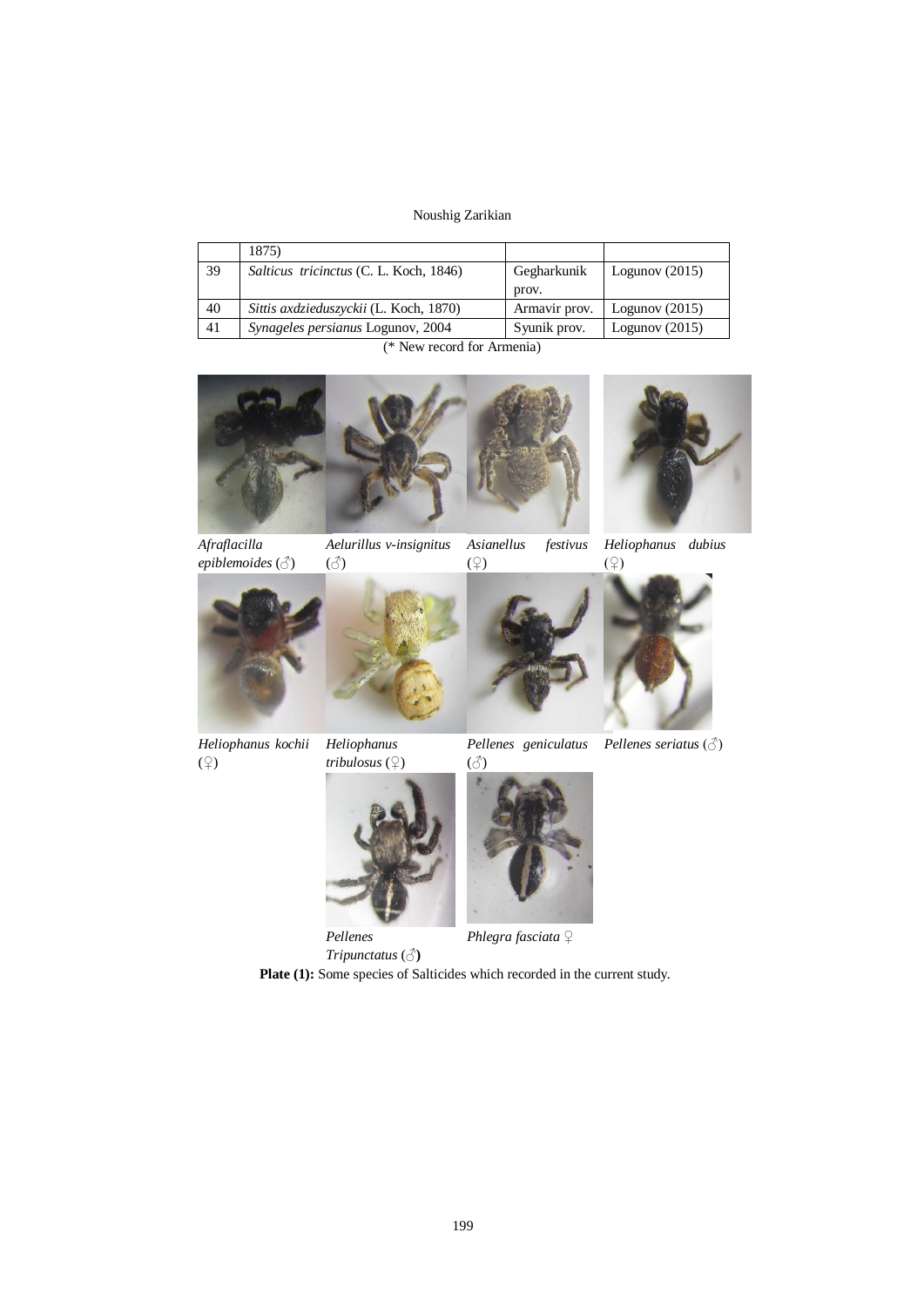#### LITERATURE CITED

- Azarkina, G. N. 2002 a. *Aelurillus ater* (Kroneberg, 1875) and related species of jumping spiders in the fauna of Middle Asia and the Caucasus (Aranei: Salticidae). *Arthropoda Selecta*, 11: 89-107.
- Azarkina, G. N. 2002 b. New and poorly known species of the genus *Aelurillus* Simon, 1884 from Central Asia, Asia Minor and the eastern Mediterranean (Araneae: Salticidae). *Bulletin of the British Arachnological Society*, 12(6): 249-263.
- Azarkina, G. 2003. New and poorly known Palaearctic species of the genus *Phlegra* Simon, 1876 (Araneae, Salticidae). *Revue Arachnology*, 14: 73-108.
- Dunin, P. M. 1979. Materials on the spider fauna (Salticidae) of Azerbaijan [in Russian]. Uchyonye zapiski Azerbaijan. University (Biology), p35-40.
- Jones-Walters L.M. 1989. Keys to the Families of British Spiders. AIDGAP. Shrewsbury: Field Studies Council (FSC), No. 197, 79 pp.
- Kulcyznski L. 1895. Araneae a Dre G. Horvath in Bessarabia, ChersonesoTaurico, Transcaucasia et Armenia Russica collectae. *Természtrajzi Füzetek*, 18: 3-38.
- Logunov, D. V. 1996. A review of the genus *Phlegra* Simon, 1876 in the fauna of Russia and adjacent countries (Araneae: Salticidae: Aelurillinae). *Genus*, 7: 533-567.
- Logunov, D. V. 1998a. *Pseudeuophrys* is a valid genus of the jumping spiders (Araneae, Salticidae). *Revue Arachnologique*, 12 (11): 109-128.
- Logunov, D. V. 1998b. Two new jumping spider species from the Caucasus (Aranei: Salticidae). *Arthropoda Selecta*, 7 (4): 301-303.
- Logunov, D. V. 1999. Redefinition of the genus *Habrocestoides* Prószyn'ski, 1992, with establishment of a new genus, *Chinattus* gen n. (Araneae: Salticidae). *Bulletin of the British Arachnological Society*, 11 (4): 139-149.
- Logunov, D. 2015. Taxonomic-faunistic notes on the jumping spiders of the Mediterranean (Aranei: Salticidae). *Arthropoda Selecta*, 24(1): 33-85.
- Logunov, D. V. and Guseinov, E. F. 2002. Faunistic review of the jumping spiders of Azerbaijan (Aranei: Salticidae), with additional faunistic records from neighboring Caucasian countries. *Arthropoda Selecta*, 10 (3): 243-260.
- Logunov, D. V. and Heciak, S. 1996. *Asianellus*, a new genus of the subfamily Aelurillinae (Araneae, Salticidae). *Entomologica Scandinavica*, 27(1): 103-117.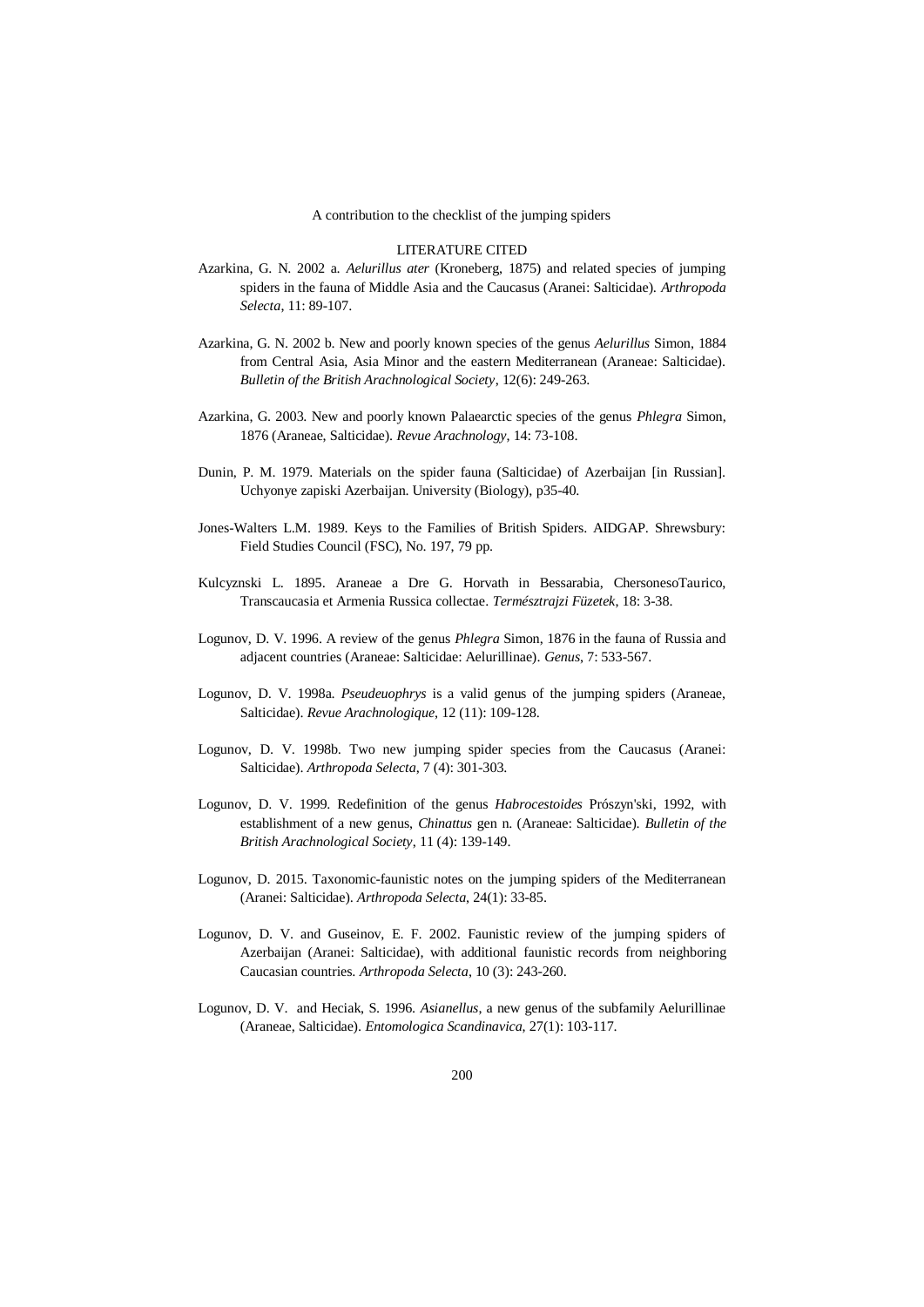- Logunov, D. V. and Marusik, Y. M. 1998. A brief review of the genus *Chalcoscirtus* Bertkau, 1880 in the faunas of Central Asia and the Caucasus (Aranei: Salticidae). *Arthropoda Selecta*, 7 (3): 205-226.
- Logunov, D. V. and Marusik, Y. 2000. Miscellaneous notes on Palaearctic Salticidae (Arachnida: Aranei). *Arthropoda Selecta*, 8 (4): 263-292.
- Logunov, D. V. and Rakov, S. Y. 1998. Miscellaneous notes on Middle Asian jumping spiders (Aranei: Salticidae). *Arthropoda Selecta*, 7 (2): 117-144.
- Metzner, H. 2020. Jumping spiders (Arachnida: Araneae: Salticidae) of the world. Accessed 15 October 2020. Online at https://www.jumping-spiders.com
- Mikhailov, K. G. 1999. Catalogue of the spiders (Arachnida: Aranei) of the territories of the former Soviet Union. Addendum 2, Zoological Museum MGU, Moscow, 40 pp.
- Mikhailov, K. G. 2013. The spiders (Arachnida: Aranei) of Russia and adjacent countries a non-annotated checklist. Arthropoda Selecta, Supplement no.3, KMK Scientific Press Ltd., Moscow, 262 pp.
- Nentwig, W., Blick, T., Bosmans, R., Gloor, D., Hänggi, A. and Kropf, C. 2020. Spiders of Europe. Version 09.2020. Available at: https://www.araneae.nmbe.ch.
- Otto, S. 2020. Caucasian spiders. A faunistic database on the spiders of the Caucasus Ecoregion. Available at: https://caucasus-spiders.info/
- Prószyński, J. 2016. Monograph of Salticidae (Araneae) of the World 1995-2015. Part II. Global Species Database of Salticidae (Araneae). Version October 30th, 2016. Available at: http://www.salticidae.pl.
- Rakov, S. Y. and Logunov, D. V. 1997. A critical review of the genus Heliophanus C. L. Koch, 1833, of middle Asia and the Caucasus (Aranei, Salticidae). Arthropoda Selecta, 5 (3/4): 67-104.
- Wesolowska, W. 1986. A revision of the genus *Heliophanus* , C. L. Koch, 1833 (Araneae, Salticidae). *Annales Zoologici*, *Warszawa*, 40: 1-254.
- World Spider Catalog. 2020 Version 21.5. Natural History Museum Bern. Available at: http://wsc.nmbe.ch